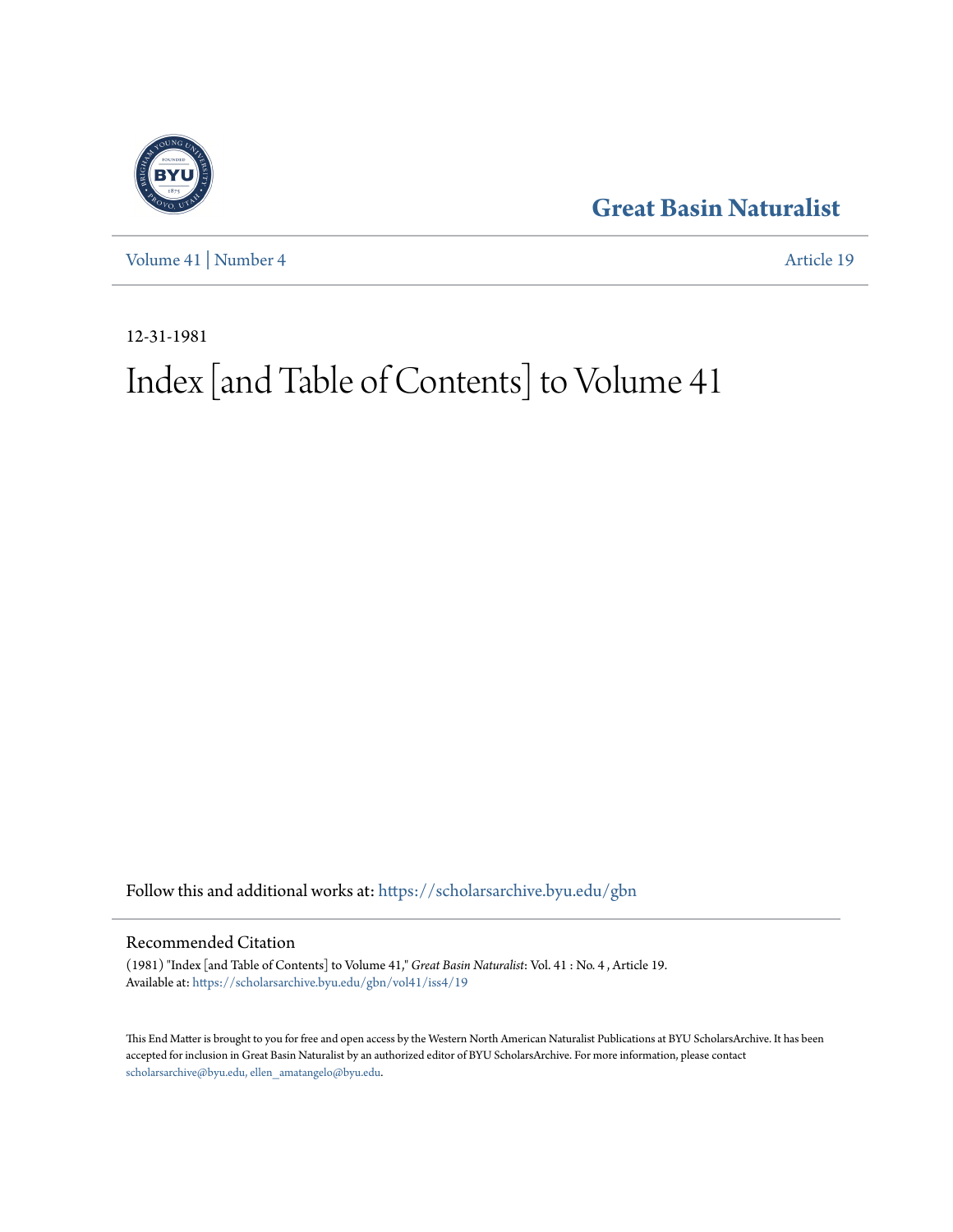

AUG ST NO. HARV ARID

# The Great Basin Naturalist

VOLUME 41, <sup>1981</sup>

Editor: Stephen L. Wood



Published at Brigham Young University, by Brigham Young University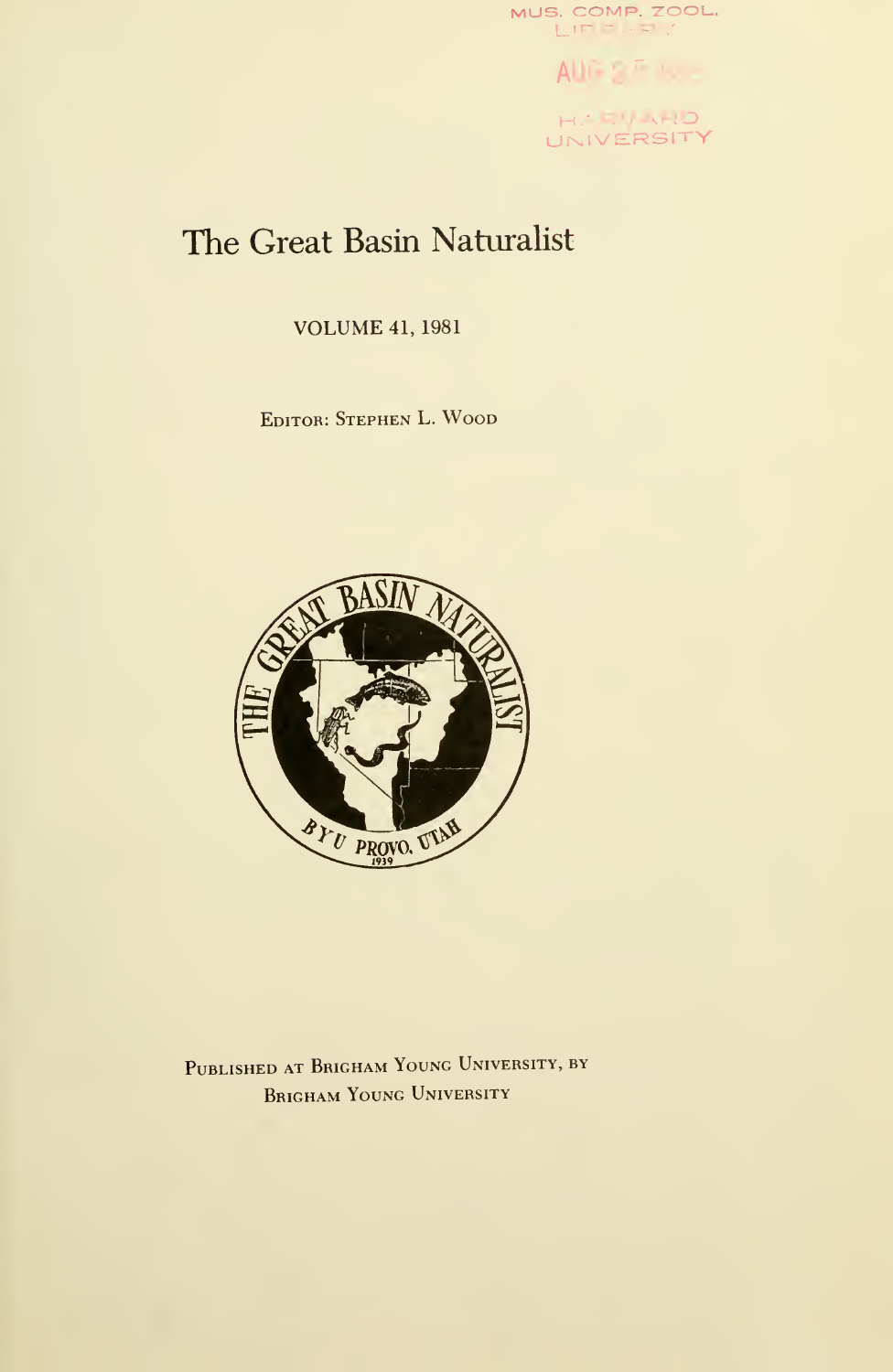#### TABLE OF CONTENTS Volume 41 Number <sup>1</sup> - March 31, 1981

| Preliminary index of Utah vascular plant names. S. L. Welsh, N. D. Atwood, S. Good-      |     |
|------------------------------------------------------------------------------------------|-----|
|                                                                                          |     |
| Revised checklist of the vascular plants of Bryce Canyon National Park, Utah. Hayle      |     |
|                                                                                          | 109 |
| Nomenclatural changes and new species in Platypodidae and Scolytidae (Coleoptera).       |     |
|                                                                                          | 121 |
| Reptile population changes with manipulation of Sonoran Desert shrub. David J. Ger-      |     |
|                                                                                          | 129 |
| A new Hypsiglena from Tiburon Island, Sonora, Mexico. Wilmer W. Tanner                   | 139 |
| Eriogonum divaricatum Hook (Polygonaceae), an intermountain species in Argentina.        |     |
|                                                                                          | 143 |
| Compositional similarity within the oakbrush type in central and northern Utah. L. M.    |     |
|                                                                                          | 147 |
| Additional distribution records and abundance of three species of snakes in southwestern |     |
|                                                                                          | 154 |
| Alarm call of the pygmy rabbit (Brachylagus idahoensis). Jeffrey S. Green and Jerran T.  |     |
|                                                                                          | 158 |
| Ultrastructure of Eocene fossil plants. E. M. V. Nambudiri, W. D. Tidwell, and W. M.     |     |
|                                                                                          | 161 |

# Number 2 - June 30, 1981

| Dispersal and dispersion of an introduced population of Sylvilagus floridanus. B. J.    |      |
|-----------------------------------------------------------------------------------------|------|
|                                                                                         | 167  |
|                                                                                         | -176 |
| A sagebrush wilt disease of unknown cause. David L. Nelson and Richard G. Krebill       | 184  |
| A new variety of Centaurium namophilum (Gentianaceae) from the Great Basin. C.          |      |
|                                                                                         | 192  |
| On the typification of Salvia dorrii (Lamiaceae). Jeffrey L. Strachan and James L. Re-  |      |
|                                                                                         | 198  |
| Parasites of Indochinese refugees entering Utah County, Utah: a two-year survey. Rich-  |      |
|                                                                                         | 201  |
| The invertebrate fauna of the caves of the Uinta Mountains, northeastern Utah. Stewart  |      |
|                                                                                         | 207  |
| Evaluating the relationship between mule deer pellet-group data and available winter    |      |
|                                                                                         | 213  |
| Time budgets of Wyoming ground squirrels, Spermophilus elegans. David A. Zegers         | 221  |
|                                                                                         | 229  |
| A checklist of the alpine vascular flora of the Teton Range, Wyoming, with notes on bi- |      |
| ology and habitat preferences. John R. Spence and Richard J. Shaw                       | 232  |
| Some spatial and behavioral features of the thirteen-lined ground squirrel. Tim W.      |      |
|                                                                                         | 243  |
| Overwinter survival of ring-necked pheasants in Utah. Alan K. Wood and Jack D.          |      |
|                                                                                         | 247  |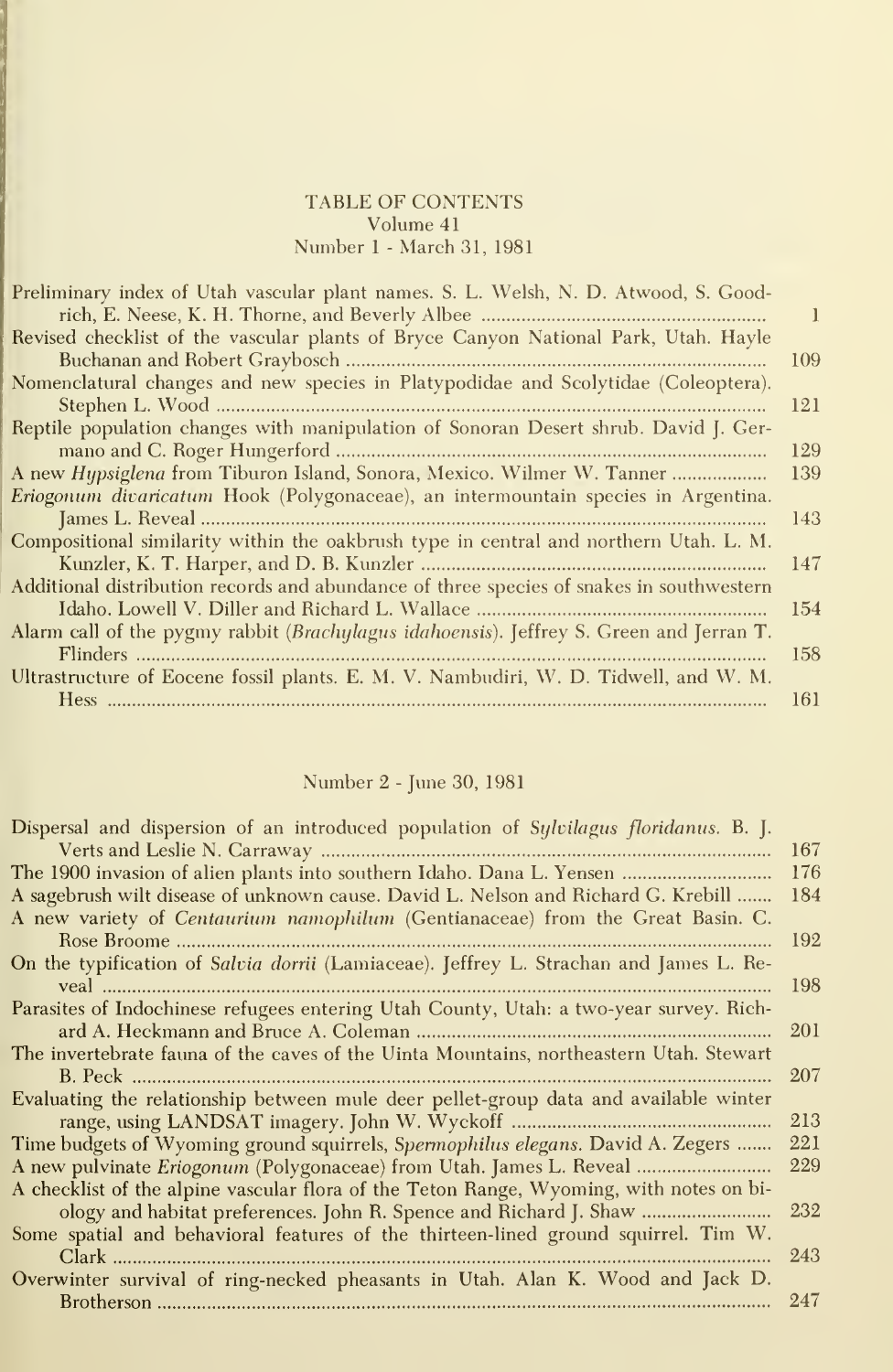| Diets of sympatric red foxes and coyotes in southeastern Idaho. Jeffrey S. Green and Jer- |     |
|-------------------------------------------------------------------------------------------|-----|
|                                                                                           | 251 |
| The effect of elevated temperature on copper toxicity to the thermophilic alga Synecho-   |     |
|                                                                                           |     |
| Avifauna of the Mt. Dellenbaugh region, Shivwits Plateau, Arizona. John G. Blake  259     |     |
| Montia linearis (Portulacaceae): a new record for Utah. Stephen L. Clark and Robert       |     |
|                                                                                           | 269 |
| First record of the spotted bat (Euderma maculatum) from Oregon. Ellen E. McMahon,        |     |
|                                                                                           |     |
|                                                                                           |     |

# Number 3 - September 30, 1981

| Long-term plant survival and density data from reclaimed southwestern coal mine           |     |
|-------------------------------------------------------------------------------------------|-----|
|                                                                                           | 271 |
| Viability of seed from thirty-two shrub and forb species through fifteen years of ware-   |     |
| house storage. Richard Stevens, Kent R. Jorgensen, and James N. Davis                     | 274 |
| Contributions to the life history of Sacramento perch. Archoplites interruptus, in Pyra-  |     |
|                                                                                           | 278 |
| Bionomics and control of the walnut spanworm. Phigalia plumogeraria (Hulst), on bitter-   |     |
|                                                                                           | 290 |
| Bird community composition in relation to habitat and season in Betatakin Canyon,         |     |
| Navajo National Monument, Arizona. Jack D. Brotherson, Lee A. Szyska, and Wil-            |     |
|                                                                                           | 298 |
| Reproduction in <i>Hypsiglena</i> . Wilmer W. Tanner and John R. Ottley                   | 310 |
| Chrysothamnus nauseosus ssp. iridis (Asteraceae): A new endemic from Utah. Loran C.       |     |
|                                                                                           | 311 |
| Reproduction in the snake Lampropeltis pyromelana. Wilmer W. Tanner and Douglas           |     |
|                                                                                           | 314 |
| Diatoms of Oregon Caves National Monument, Oregon. Larry L. St. Clair, Samuel R.          |     |
|                                                                                           | 317 |
| Additional records of the dark kangaroo mouse (Microdipodops megacephalus nasutus),       |     |
|                                                                                           | 333 |
| Grazing impacts on the sagebrush communities of central Utah. Jack D. Brotherson and      |     |
|                                                                                           | 335 |
| Adapting Salt Creek pupfish (Cyprinodon salinus) to fresh water. Thomas M. Baugh          | 341 |
| Winter crude protein among accessions of fourwing saltbush grown in a uniform garden.     |     |
|                                                                                           | 343 |
|                                                                                           | 347 |
|                                                                                           | 349 |
| Additional black-footed ferret (Mustela nigripes) reports from Wyoming. Tim W. Clark      |     |
|                                                                                           | 360 |
| Pocket gophers (Thomomys talpoides) in successional stages of spruce-fir forest in Idaho. |     |
|                                                                                           | 362 |
| Unusual tooth wear in elk at Glacier National Park, Montana, Keith Shaw                   | 368 |
|                                                                                           | 370 |

# Number 4 - December 31, 1981

| Electrophoresis of isoenzymes of 16 western shrubs: technique development. R. L. |     |
|----------------------------------------------------------------------------------|-----|
|                                                                                  |     |
| Nest of Formica propinqua (Hymenoptera:Formicidae). George C. Wheeler and Jea-   |     |
|                                                                                  | 389 |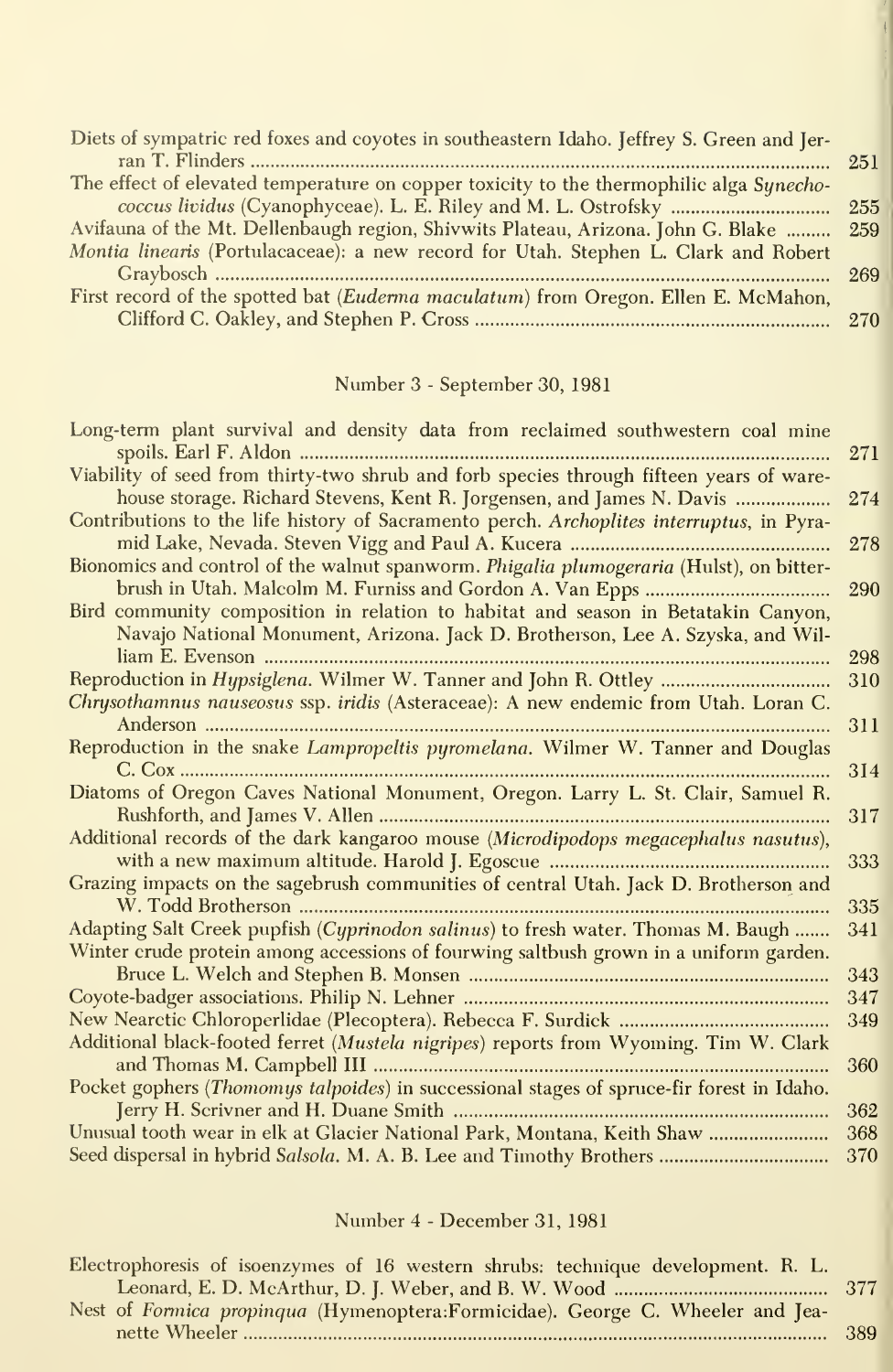| Range extension of Helianthus spp. (Asteraceae) in Arizona and Utah. Gerald J. Seiler       | 393 |
|---------------------------------------------------------------------------------------------|-----|
| Species composition and relative abundance of adult fish in Pyramid Lake, Nevada. Ste-      |     |
|                                                                                             | 395 |
| Feeding interrelations of native fishes in a Sonoran Desert stream. Donald C. Schreiber     |     |
|                                                                                             | 409 |
| Notes on the reproductive biology of Zigadenus paniculatus, a toxic range plant. V. J.      |     |
|                                                                                             | 427 |
| A note on the food of <i>Callibaetis</i> (Ephemeroptera: Baetidae). C. E. Cushing and R. T. |     |
|                                                                                             | 431 |
| Subaerial algae of Navajo National Monument, Arizona. Jeffrey R. Johansen, Samuel R.        |     |
|                                                                                             | 433 |
| History and status of the Franklin's Gull on Malheur National Wildlife Refuge, Oregon.      |     |
|                                                                                             | 440 |
| Ophiotaenia critica (Cestoda: Proteocephalidae), a parasite of the Colorado River           |     |
|                                                                                             | 445 |
| Summer food habits of coyotes in central Wyoming. Joseph Tucker Springer and J. Ste-        |     |
|                                                                                             | 449 |
| Microenvironment and nest site selection by ring-necked pheasants in Utah. Alan K.          |     |
|                                                                                             | 457 |
| Bald eagle winter survey in the Snake River Canyon, Wyoming. Art H. Korhel and Tim          | 461 |
| Length of western tent caterpillar egg masses and diameter of their associated stems. J.    |     |
|                                                                                             | 465 |
| Understory vegetation in fully stocked pinyon-juniper stands. Richard L. Everett and        |     |
|                                                                                             | 467 |
| Association of Rhabdocline needle blight and epicormic branching in Douglas-fir. Ron-       |     |
|                                                                                             | 476 |
|                                                                                             |     |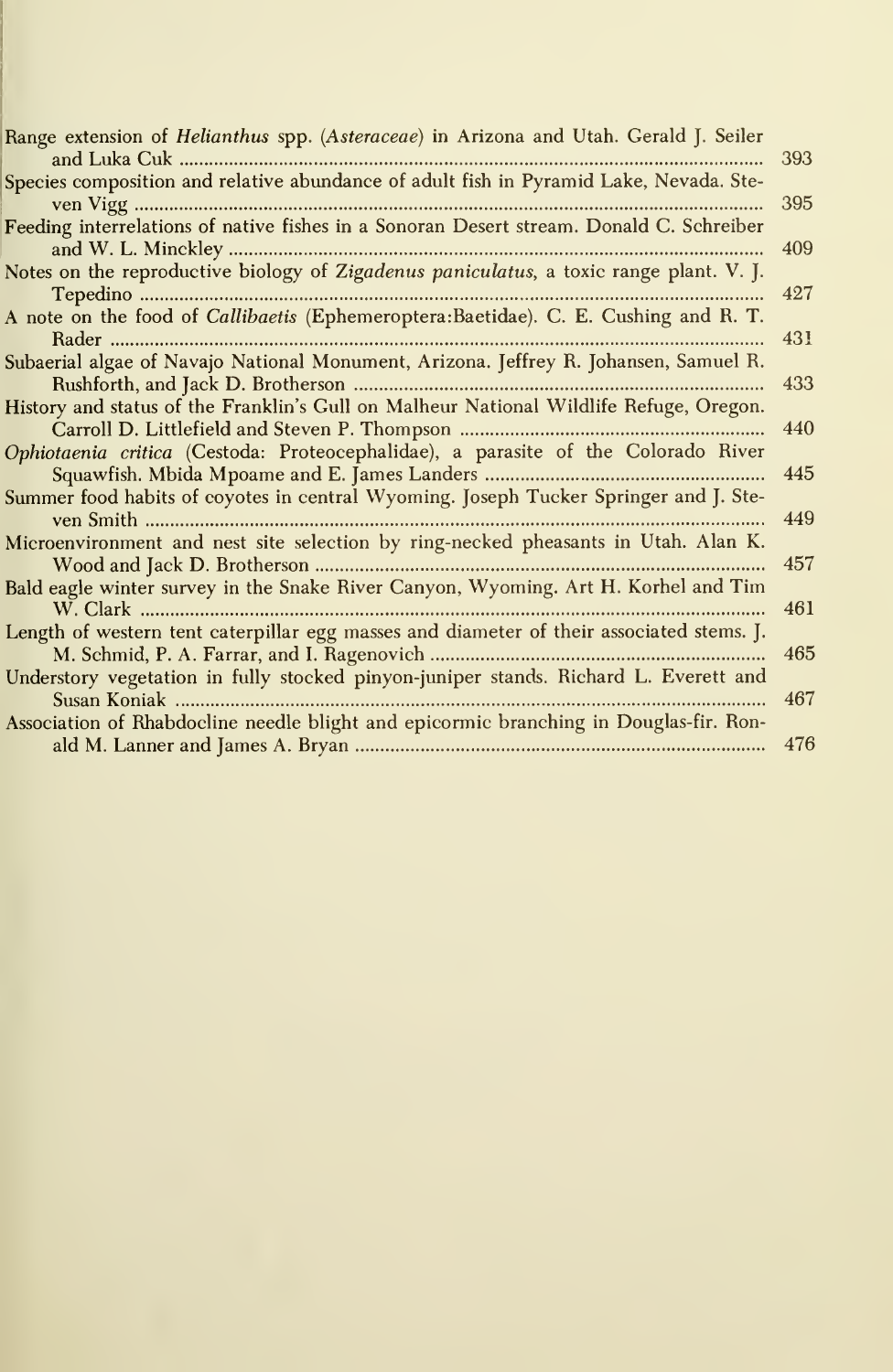The genera and species described as new to science in this volume appear in bold type in this index.

- Adapting Salt Creek pupfish {Cyprinodon sa- $\{linus\}$  to fresh water, p. 341.
- Additional black-footed ferret {Mustela ni gripes) reports from Wyoming, p. 360.
- Additional distribution records and abundance of three species of snakes in south western Idaho, p. 154.
- Additional records of the dark kangaroo mouse {Microdipodops megacephalus nasutus), with <sup>a</sup> new maximum altitude, p. 333.
- Alarm call of the pygmy rabbit {Brachylagus idahoensis), p. 158.
- Albee, Beverly, S. L. Welsh, N. D. Atwood, S. Goodrich, E. Neese, and K. H. Thome, article by, p. 1.
- Aldon, Earl F., article by, p. 271.
- Allen, James V., Larry L. St. Clair, and Samuel R. Rushforth, article by, p. 317.
- Amphicranus electus, p. 122.
- Anderson, Loran C, article by, p. 311.
- Araptus crassulus, p. 122.
- Association of Rhabdocline needle blight and epicormic branching in Douglas-fir, p. 476.
- Atwood, N. D., S. L. Welsh, S. Goodrich, E. Neese, K. H. Thome, and Beverly Albee, article by, p. 1.
- Avifauna of the Mt. Dellenbaugh region, Shivwits Plateau, Arizona, p. 259.
- Bald eagle winter survey in the Snake River Canyon, Wyoming, p. 461.
- Baugh, Thomas M., article by, p. 341.
- Bionomics and control of the walnut span worm, Phigalia plumogeraria (Hulst), on bitterbmsh in Utah, p. 290.
- Bird community composition in relation to habitat and season in Betatakin Canyon, Navajo National Monument, Arizona, p. 298.
- Blake, John G., article by, p. 259.
- Broome, C. Rose, article by, p. 192.
- Brothers, Timothy, and M. A. B. Lee, article by, p. 370.
- Brotherson, Jack D., and Alan K. Wood, arti cles by, pp. 247, 457.
- Brotherson, Jack D., and W. Todd Brotherson, article by, p. 335.
- Brotherson, Jack D., Lee A. Szyska, and William E. Evenson, article by, p. 298.
- Brotherson, Jack D., Jeffrey R. Johansen, and Samuel R. Rushforth, article by, p. 433.
- Brotherson, W. Todd, and Jack D. Brotherson, article by, p. 335.
- Bryan, James A., and Ronald M. Lanner, article by, p. 476.
- Buchanan, Hayle, and Robert Graybosch, article by, p. 109.
- Campbell, Thomas M., Ill, and Tim W. Clark, article by, p. 360.
- Carraway, Leslie N., and B. J. Verts, article by, p. 167.
- Checklist of the alpine vascular flora of the Teton Range, Wyoming, with notes on bi ology and habitat preferences. A, p. 232.
- Chramesus atkinsoni, p. 123.
- Chrysothamnus nauseosus ssp. iridis (Asteraceae): A new endemic from Utah, p. 311.
- Clark, Stephen L., and Robert Graybosch, article by, p. 269.
- Clark, Tim W., article by, p. 243.
- Clark, Tim W., and Art H. Korhel, article by, p. 461.
- Clark, Tim W., and Thomas M. Campbell III, article by, p. 360.
- Coleman, Bruce A., and Richard A. Heckmann, article by, p. 201.
- Compositional similarity within the oakbrush type in central and northern Utah, p. 147.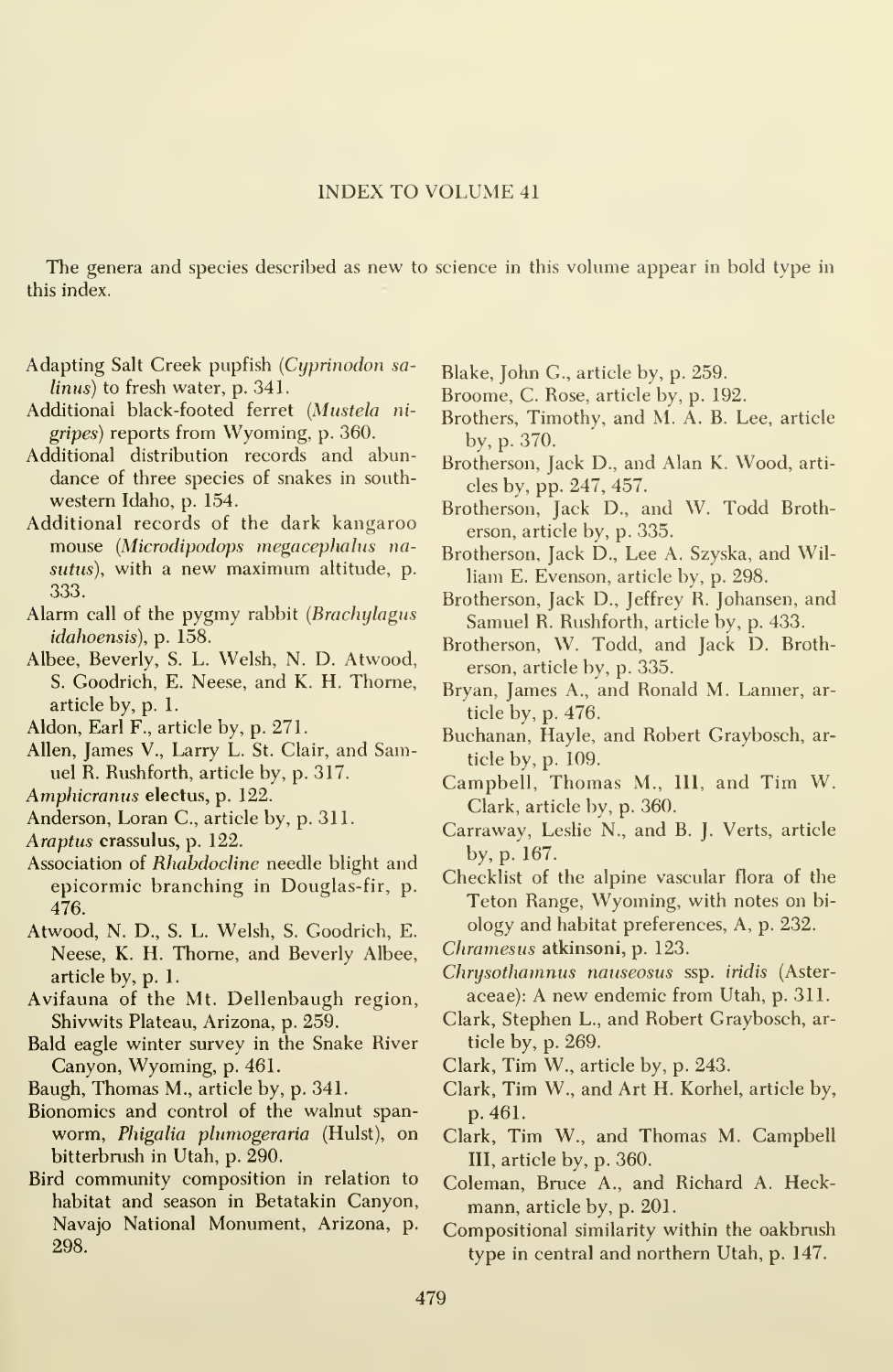- Contributions to the life history of Sacra mento perch, Archoplites interruptus, in Pyramid Lake, Nevada, p. 278.
- Corthycyclon tardulus, p. 122.
- Corthylus brunnescens, p. 122.
- Cox, Douglas C, and Wilmer W. Tanner, article by, p. 314.
- Coyote-badger associations, p. 347.
- Cross, Stephen P., Clifford C. Oakley, and Ellen E. McMahon, article by, p. 270.
- Cuk, Luka, and Gerald J. Seiler, article by, p. 393.
- Gushing, C. E., and R. T. Rader, article by, p. 431.
- Davis, James N., Richard Stevens, and Kent R. Jorgensen, article by, p. 274.
- Diatoms of Oregon Caves National Monument, Oregon, p. 317.
- Diets of sympatric red foxes and coyotes in southeastern Idaho, p. 251.
- Diller, Lowell V., and Richard L. Wallace, article by, p. 154.
- Dispersal and dispersion of an introduced population of Sylvilagus floridanus, p. 167.
- Effect of elevated temperature on copper toxicity to the thermophilic alga Synechococcus lividus (Cyanophyceae), The, p. 255.
- Egoscue, Harold J., article by, p. 333.
- Electrophoresis of isoenzymes of 16 western shrubs: technique development, p. 377.
- Eriogonum divaricatum Hook (Polygonaceae), an intermountain species in Argentina, p. 143.
- Evaluating the relationship between mule deer pellet-group data and available winter range, using LANDSAT imagery, p. 213.
- Evenson, William E., Jack D. Brotherson, and Lee A. Szyska, article by, p. 298.
- Everett, Richard L., and Susan Koniak, article by, p. 467.
- Farrar, P. A., J. M. Schmid, and I. Ragenovich, article by, p. 465.
- Feeding interrelations of native fishes in a Sonoran Desert stream, p. 409.
- First record of the spotted bat (Euderma maculatum) from Oregon, p. 270.
- Flinders, Jerran T., and Jeffrey S. Green, arti cles by, pp. 158,251.
- Fumiss, Malcolm M., and Gordon A. Van Epps, article by, p. 290.
- Germano, David J., and C. Roger Hungerford, article by, p. 129.
- Goodrich, S., S. L. Welsh, N. D. Atwood, E. Neese, K. H. Thome, and Beverly Albee, article by, p. 1.
- Graybosch, Robert, and Hayle Buchanan, article by, p. 109.
- Graybosch, Robert, and Stephen L. Clark, article by, p. 269.
- Grazing impacts on the sagebrush communities of central Utah, p. 335.
- Green, Jeffrey S., and Jerran T. Flinders, arti cles by, pp. 158,251.
- Harper, K. T., L. M. Kunzler, and D. B. Kunzler, article by, p. 147.
- Heckmann, Richard A., and Bruce A. Coleman, article by, p. 201.
- Hess, W. M., E. M. V. Nambudiri, and W. D. Tidwell, article by, p. 161.
- History and status of the Franklin's Gull on Malheur National Wildlife Refuge, Oregon, p. 440.
- Hungerford, C. Roger, and David J. Germano, article by, p. 129.
- Hypsiglena torquata tiburonensis, p. 139.
- Invertebrate fauna of the caves of the Uinta Mountains, northeastern Utah, The, p. 207.
- Johansen, Jeffrey R., Samuel R. Rushforth, and Jack D. Brotherson, article by, p. 433.
- Jorgensen, Kent R., Richard Stevens, and James N. Davis, article by, p. 274.
- Koniak, Susan, and Richard L. Everett, article by, p. 467.
- Korhel, Art H., and Tim W. Clark, article by, p. 461.
- Krebill, Richard G., and David L. Nelson, article by, p. 184.
- Kucera, Paul A., and Steven Vigg, article by, p. 278.
- Kunzler, D. B., L. M., Kunzler, and K. T. Harper, article by, p. 147.
- Kunzler, L. M., K. T. Harper, and D. B. Kunzler, article by, p. 147.
- Landers, E. James, and Mbida Mpoame, article by, p. 445.
- Lanner, Ronald M., and James A. Bryan, article by, p. 476.
- Lee, M. A. B., and Timothy Brothers, article by, p. 370.
- Lehner, Philip N., article by, p. 347.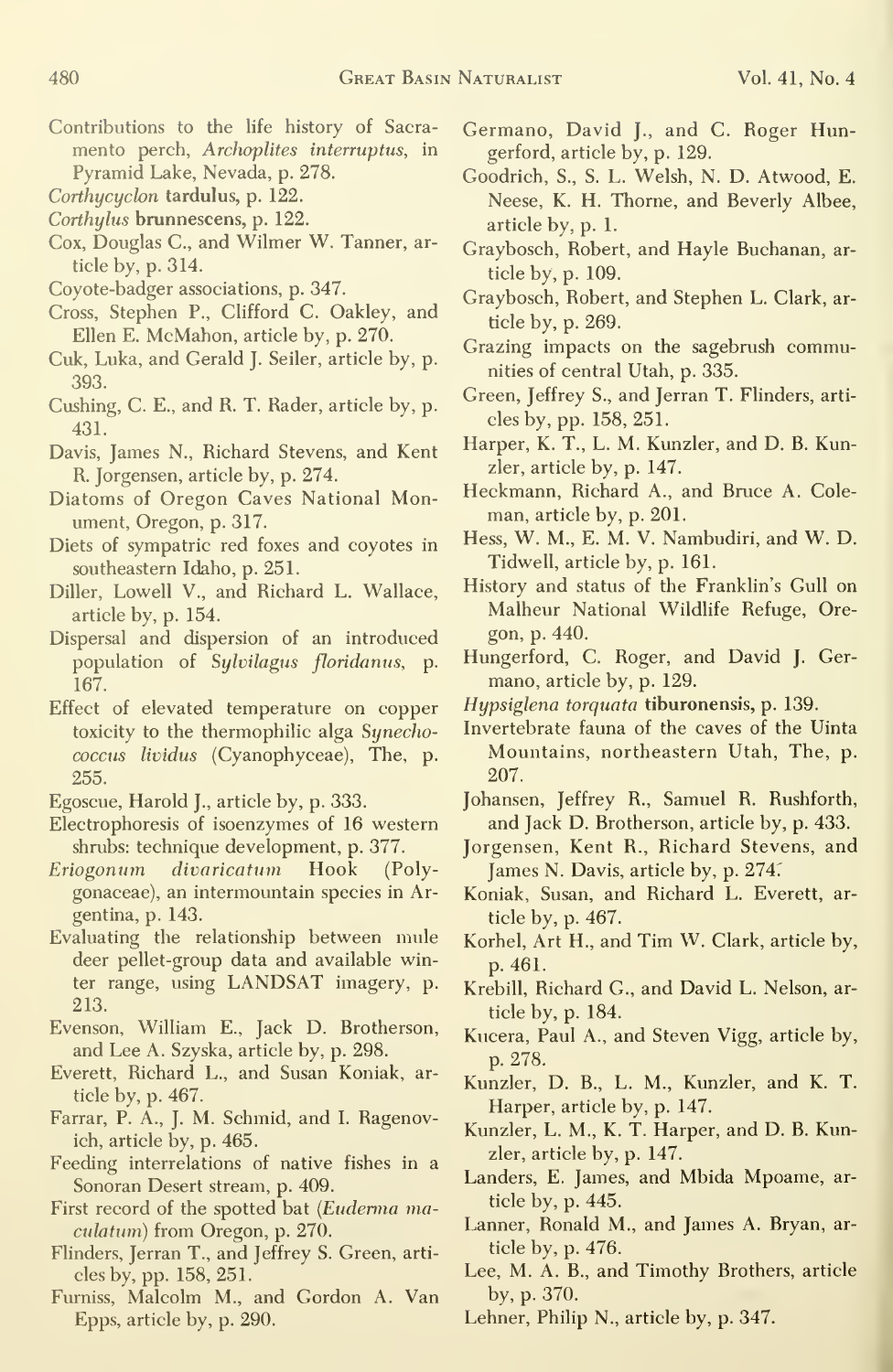- Length of western tent caterpillar egg masses and diameter of their associated stems, p. 465.
- Leonard, R. L., E. D. McArthur, D. J. Weber, and B. W. Wood, article by, p. 377.
- Liparthrurn thevetiae, p. 123.
- Littlefield, Carroll D., and Steven P. Thompson, article by, p. 440.
- Long-term plant survival and density data from reclaimed southwestern coal mine spoils, p. 271.
- McArthur, E. D., R. L. Leonard, D. J. Weber, and B. W. Wood, article by, p. 377.
- McMahon, Ellen E., Clifford C. Oakley, and Stephen P. Cross, article by, p. 270.
- Microborus mexicanus, p. 123.
- Microenvironment and nest site selection by ring-necked pheasants in Utah, p. 457.
- Minckley, W. L., and Donald C. Schreiber, article by, p. 409.
- Monarthrum denticulatum, p. 122.
- Monarthrum peruvianum, p. 122.
- Monsen, Stephen B., and Bruce L. Welch, article by, p. 343.
- Montia linearis (Portulacaceae): a new record for Utah, p. 269.
- Mpoame, Mbida, and E. James Landers, article by, p. 445.
- Nambudiri, E. M. V., W. D. Tidwell, and W. M. Hess, article by, p. 161.
- Neese, E., S. L. Welsh, N. D. Atwood, S. Goodrich, K. H. Thome, and Beverly Al bee, article by, p. 1.
- Nelson, David L., and Richard G. Krebill, article by, p. 184.
- Nest of Formica propinqua (Hymenoptera:Formicidae), p. 389.
- New Hypsiglena from Tiburon Island, Sonora, Mexico, A, p. 139.
- New Nearctic Chloroperlidae (Plecoptera), p. 349.
- New pulvinate Eriogonum (Polygonaceae) from Utah, A, p. 229.
- New variety of Centaurium namophilum (Gentianaceae) from the Great Basin, A, p. 192.
- 1900 invasion of alien plants into southern Idaho, The, p. 176.
- Nomenclatural changes and new species in Platypodidae and Scolytidae (Coleoptera), p. 121.
- Note on the food of Callibaetis (Ephemeroptera:Baetidae), A, p. 431.
- Notes on the reproductive biology of Zigadenus paniculatus, a toxic range plant, p. 427.
- Oakley, Clifford C, Ellen E. McMahon, and Stephen P. Cross, article by, p. 270.
- On the typification of Salvia dorrii (Lamiaceae), p. 198.
- Ophiotaenia critica (Cestoda: Proteocephalidae): a parasite of the Colorado River squawfish, p. 445.
- Ostrofsky, M. L., and L. E. Riley, article by, p. 255.
- Ottley, John R., and Wilmer W. Tanner, article by, p. 310.
- Overwinter survival of ring-necked pheasants in Utah, p. 247.
- Parasites of Indochinese refugees entering Utah County, Utah, p. 201.
- Peck, Stewart B., article by, p. 207.
- Phloeocleptus ardis, p. 124.
- Phloeocleptus atkinsoni, p. 124.
- Phloeocleptus cristatus, p. 125.
- Phloeocleptus spicatus, p. 125.
- Platypus acuticornifer, p. 121.
- Platypus bituberculifer, p. 121.
- Platypus obliquus, p. 121.
- Pocket gophers (Thomomys talpoides) in successful stages of spruce-fir forest in Idaho, p. 362.
- Preliminary index of Utah vascular plant names, p. 1.
- Pseudothysanoes perseae, p. 125.
- Rader, R. T., and C. E. Gushing, article by, p. 431.
- Ragenovich, I., J. M. Schmid, and P. A. Farrar, article by, p. 465.
- Range extension of Helianthus spp. {Asteraceae) in Arizona and Utah, p. 393.
- Reproduction in Hypsiglena, p. 310.
- Reproduction in the snake Lampropeltis py romelana, p. 314.
- Reptile population changes with manipulation of Sonoran Desert shrub, p. 129.
- Reveal, James L., articles by, pp. 143, 229.
- Reveal, James L., and Jeffrey L. Strachan, article by, p. 198.
- Revised checklist of the vascular plants of Bryce Canyon National Park, Utah, p. 109.
- Riley, L. E., and M. L. Ostrofsky, article by, p. 255.
- Rushforth, Samuel R., Larry L. St. Clair, and James V. Allen, article by, p. 317.